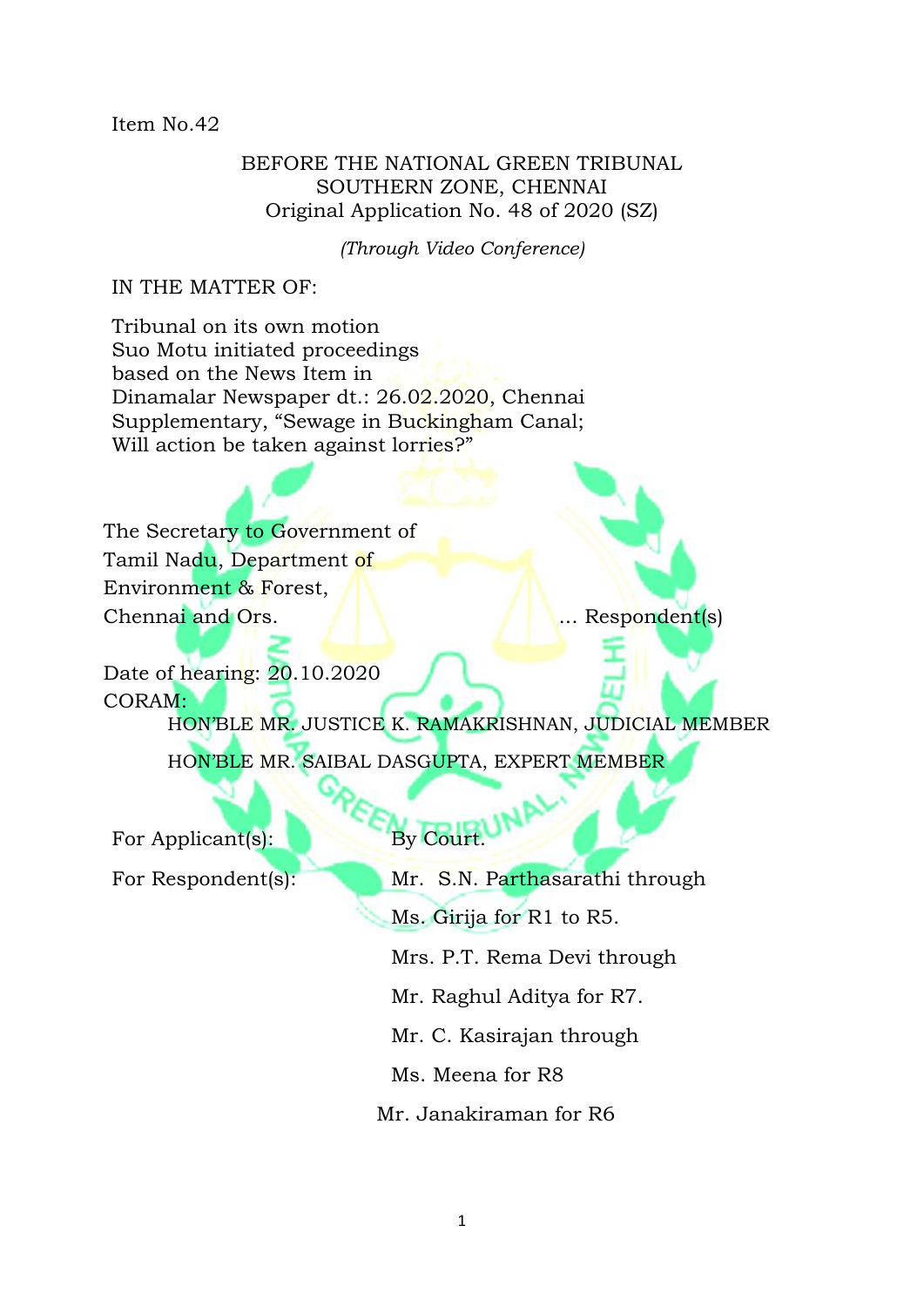### ORDER

 The above case has been suo motu registered by this Tribunal on the basis of the paper report published in Dinamalar newspaper – Chennai supplementary edition dated 26.2.20 under the caption

gf;fpq;cwhk; fhy;thapy; fopT ePh; yhhpfs; kPJ ghAakh eltbf;if and we have constituted a committee to go into the allegations and submit the report and posted the case to 13.4.2020. On 13.04.2020, it was adjourned to  $8.5.2020$ , on  $8.5.2020$ , it was adjourned to  $9.6.2020$  on 9.6.2020, it was adjourned to 26.6.2020 on 26.6.2020, it was adjourned to  $2.7.20$  and on  $2.7.20$  it was adjourned to  $24.8.2020$  by successive notifications. On 24.8.2020, it was taken up and at the request of the Government Pleader, the matter was adjourned to today for submitting the report.

2. When the matter came up for hearing today through Video Conference, Mr. S.N. Parthasarathy through Ms. Girija represented respondents 1 to 5, Mr. Janakiraman represented sixth respondent, Mr. Rahul Aditya represented Mrs. P. T. Ramadevi, counsel for seventh respondent and Mr. C. Kasirajan through Ms. Meena represented eighth respondent.

 3. We have received the report submitted by the Joint Committee which reads as follows:

2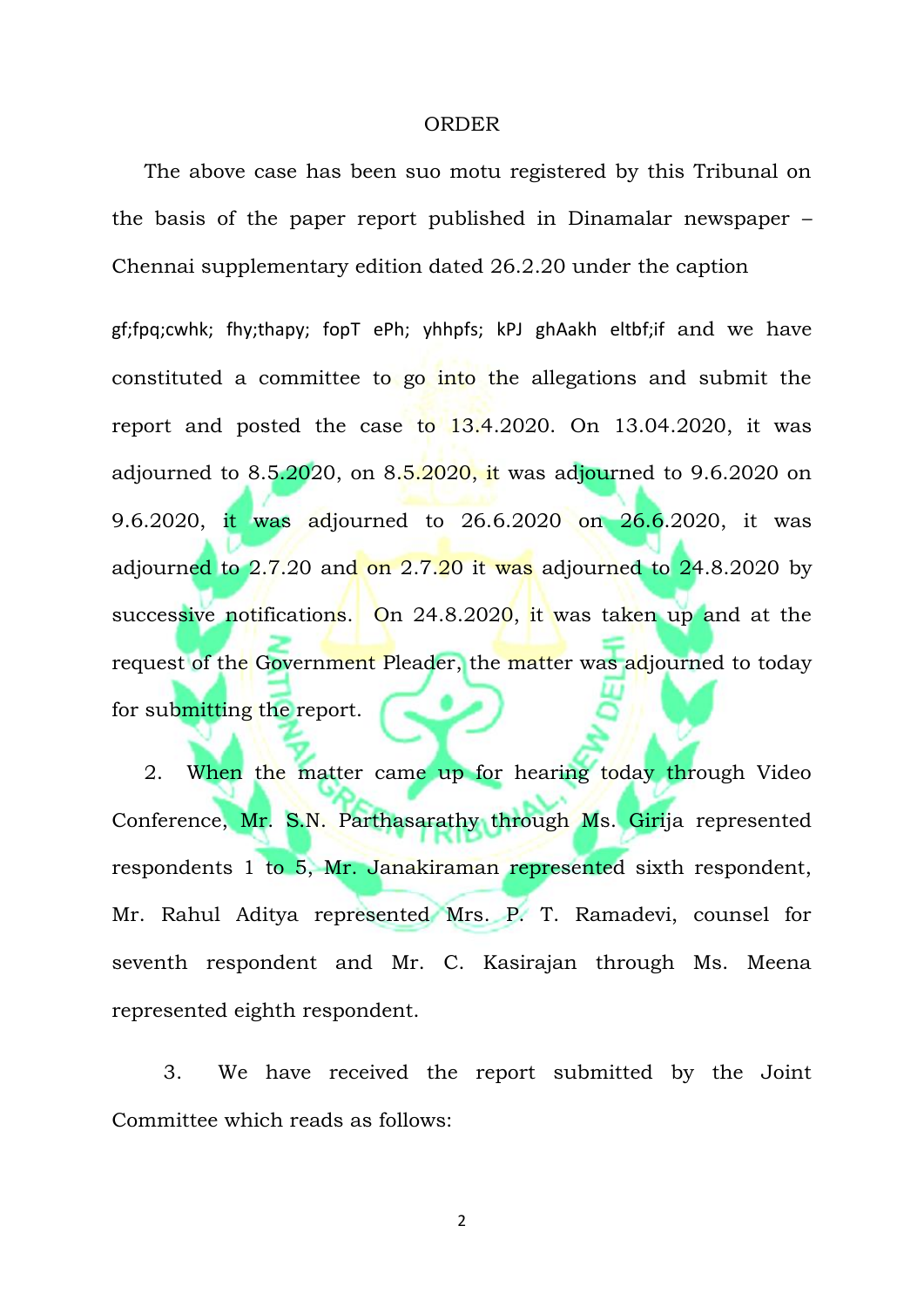*INSPECTION REPORT OF THE JOINT COMMITTEE CONSTITUTED BY THE HON'BLE NATIONAL GREEN TRIBUNAL (SZ) IN RESPECT OF O.A NO.48 OF 2020 TAKEN UP SUO MOTU BY THE HON'BLE TRIBUNAL.* 

*The Hon'ble National Green Tribunal (NGT), Southern Zone(SZ), Chennai has taken up suo motu case based on the News item in Dinamalar Newspaper dated 26.2.2020, Chennai Supplementary "Sewage in Buckingham Canal; will action be taken against Lorries?"* 

*The Hon'ble Tribunal in its order dated 28.2.2020 in Original Application No.48 of 2020 has constituted a Joint Committee comprising of the (1) Engineer in Chief Water Resources Organisation (WRO) Public Works Department & Chief Engineer (General) Public Works Department (2) Chennai Metropolitan Water Supply and Sewerage Board (3) Commissioner, Greater Chennai Corporation (4)Tamil Nadu State Pollution Control Board to inspect the area in question and submit a factual and action taken report.*

*The Committee shall also* 

*"to furnish the mechanism that is being adopted by the local bodies to monitor the transport of sewage and garbage and also report on any mechanism to register the tankers with them, are only reregistered tankers*  being used for transportation of sewage to the treatment plant after getting *acknowledgement from the local bodies, etc. and They must also ascertain as to whether they have got any mechanism of registering such vehicles with the local body or whether they are getting any prior permission from the local body before collecting and taking the same and what action is taken by the local body in case they find any violation committed by these transporters.."*

*Sholinganallur is a residential locality of [Chennai,](https://en.wikipedia.org/wiki/Chennai) located on the [IT](https://en.wikipedia.org/wiki/IT_corridor)  [corridor](https://en.wikipedia.org/wiki/IT_corridor) south of the city. The rapid growth of Sholinganallur's economy, population and infrastructure can be attributed to information technology business parks and dedicated [special economic zones](https://en.wikipedia.org/wiki/Special_economic_zones) (SEZ). Sholinganallur is surrounded by other IT based suburbs such as [Siruseri,](https://en.wikipedia.org/wiki/Siruseri) [Perungudi](https://en.wikipedia.org/wiki/Perungudi) and [Taramani.](https://en.wikipedia.org/wiki/Taramani) [Tamil](https://en.wikipedia.org/wiki/Tamil_Nadu)  [Nadu](https://en.wikipedia.org/wiki/Tamil_Nadu) government's [TIDCO](https://en.wikipedia.org/wiki/TIDCO) is building a Financial City in Sholinganallur to house global financial corporations. Sholinganallur is one among the 42 local bodies added in the expanded area of Chennai city and under the administrative*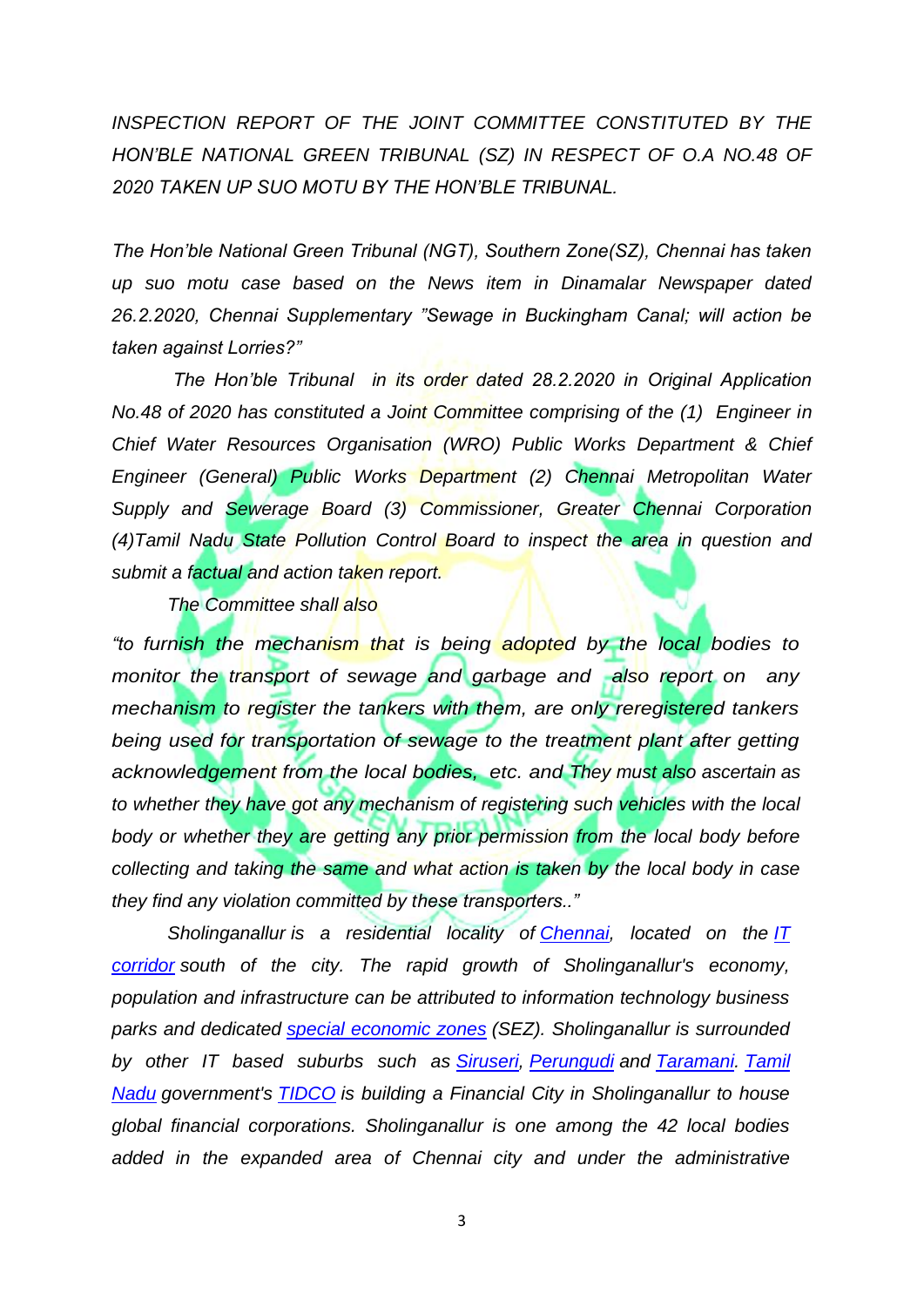*jurisdiction of Greater Chennai Corporation and it is assigned as Zone 15 of the Greater Chennai Corporation.* 

- *1. Name of the Local Body……. Sholinganallur-(Zone 15) Greater Chennai Corporation*
- *2. Total Area of the Zone 15 …. 45 sq.km*
- *3. Total Population of the Zone 15…... 3,98000Nos.*
- *4. Total Household of the Zone 15…….89000 Nos.*
- *5. Total No. of Major Hotels……. 12 Nos.*
- *6. Total No. of wards…… 9 Wards*

*7. Generation of total Sewage in the Zone 15 ….6MLD (approximately) Present Sewage Collection,Treatment & Disposal Mechanism*

 *Chennai Metropolitan Water Supply and Sewarage Board is in the process of providing underground sewer lines, partially completed in the Sholinganallur area and has already established, commissioned Sewage Treatment Plant at Kalignar Karunanidhi Salai, Sholinganallur to a capacity of 18 MLD, further proposed to establish another 54 MLD Sewage Treatment Plant (STP) to handle the sewage generation from the Sholinganallur and nearby areas. Tamil Nadu Pollution Control Board has accorded consent to operate to the above said 18MLD STP. After the*  establishment of the said STPs and the underground sewer network, the entire *sewage generated from the Sholinganallur area will be handled scientifically. Presently the sewage generated from the individual households is collected in the septic tank arrangements and the sewage generated from the commercial sector is disposed through sewage tanker lorries which inturn decant the same in the decanting arrangements provided in the Perungudi STP complex which has the capacity of handling 126MLD of sewage for the treatment and disposal.* 

*In compliance of the direction of the Hon'ble National Greeen Tribunal (SZ), the Joint Committee as constituted, has carried out the inspection in the area in question on 5.9.2020 and the observed that there was no decantating of sewage in the Buckingham Canal by the Private Sewage Lorries near the Sholinganallur zone which includes Sholinganallur East Coast Road (E.C.R)- Old Mahabalipuram Road (OMR) area and then further the Committee has decided to conduct a meeting with the Private Sewer Lorry Owners Association.*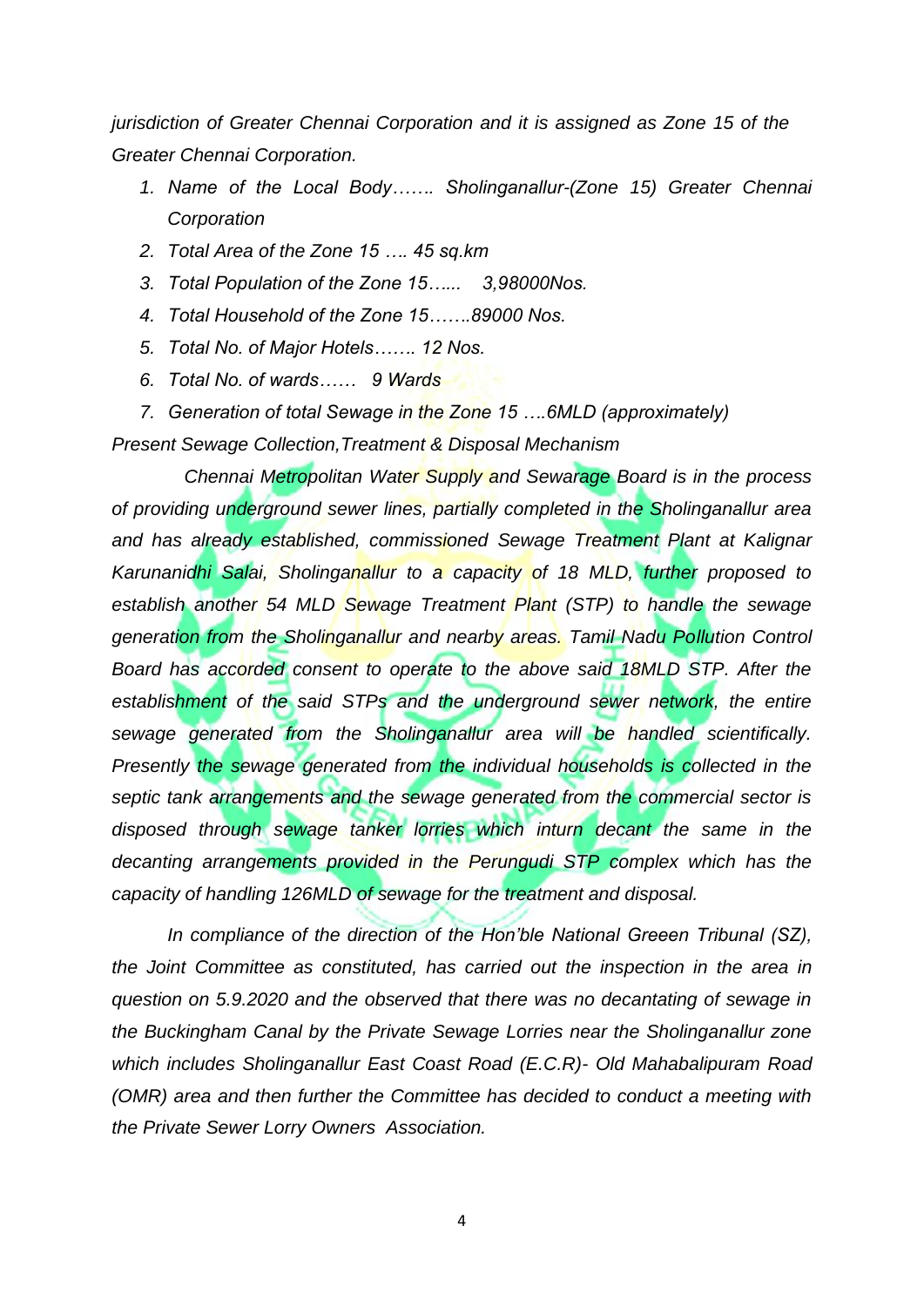*Minutes of the meeting of the Private Sewage Lorry Owners Association held on 19.9.2020 at CMWSSB Area Office XV, Sholinganallur.*

*The Private Sewage Lorry Owners Association President complained that there is only one Sewage Treatment Plant at Perungudi which covers the area of entire South Chennai as a result of which the lorries need to travel so much distance from far off places and decant into the Perungudi Sewage Treatment Plant. Some of these Private Sewage Lorries avoid this long-distance travel and dispose the sewage into the Buckingham Canal.*

*Another major issue alleged by the Private Sewage Lorry Owners Association is that the Corporation Road connecting the Perungudi Sewage Treatment Plant has*  been deteriorated and needs to be re-laid immediately. This can avoid the waiting *time of the Sewage Lorries as a result of which a greater number of Sewage loads can be decanted into the Perungudi Sewage Treatment Plant. It is mentioned by the Association that there are around 150 Private Sewage Lorries are operated in Zone 15. Out of this around 50 lorries are operated in Sholinganallur.* 

*The Association Representatives denied that no such illegal decanting is being carried out into the Buckingham Canal with their associated lorries and they claim some of the lorries not associated with the private sewage lorry owners association being indulged in such illegal decanting activities.*

*Action Plan to comply with directions of the Hon'ble National Green Tribunal in O.A. No. 48/2020*

- *1. The CMWSSB has informed that Underground Sewerage Scheme in Karapakkam and Sholinganallur has been completed and trial commissioning*  work is under progress. On completion of the trail commissioning action will *be initiated for effecting the House Service Connections to all the premises covering Sholinganallur area*
- *2. The CMWSSB has proposed to purchase and operate 20 Nos of Sewage Lorries for Sholinganallur area for which tendering works are under progress. Once the CMWSS Board lorries start operating, the need for private sewage lorries would be reduced and the menace of illegal decanting into Buckingham Canal would also be stopped.*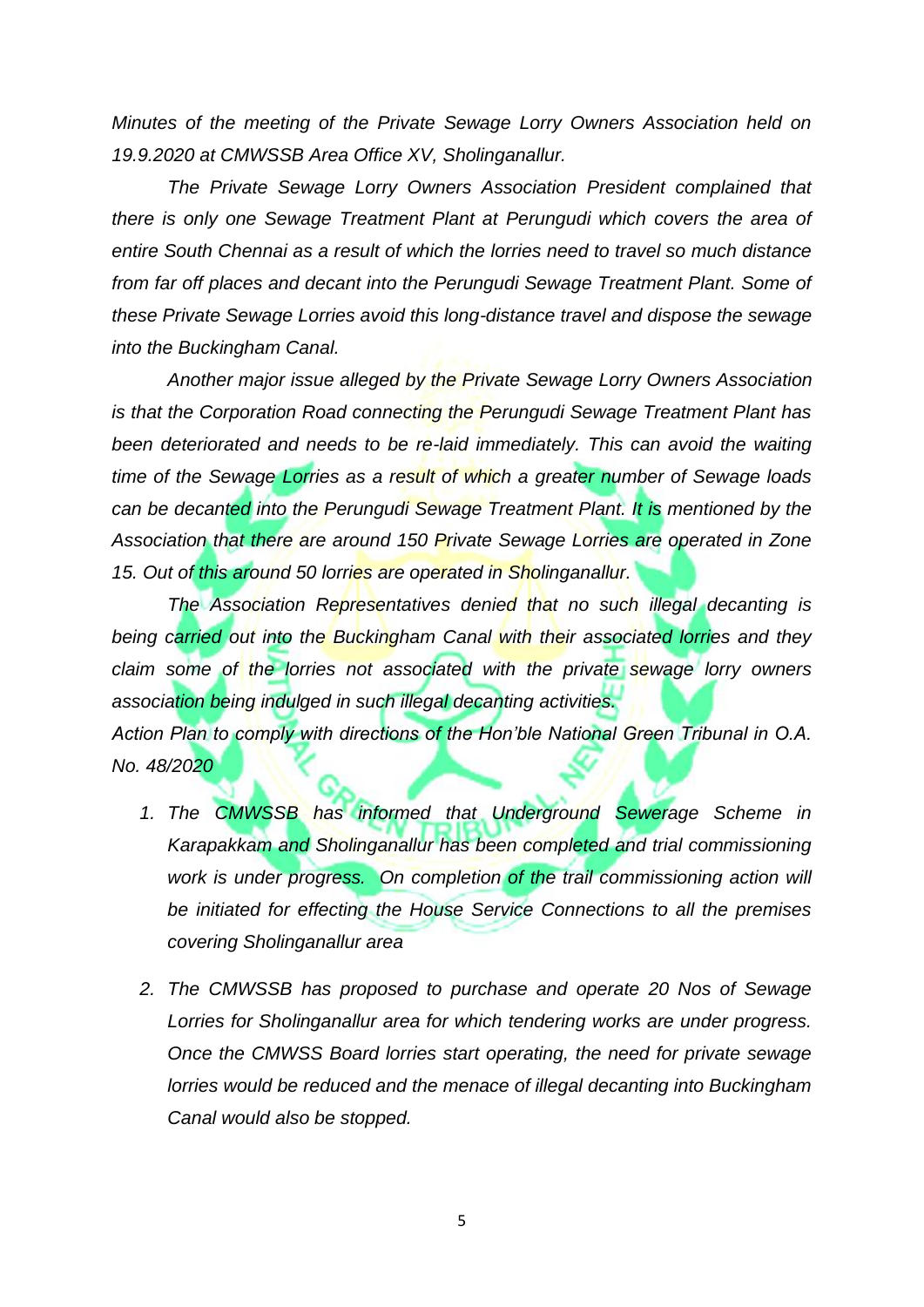- *3. The CMWSSB has intimated that in the existing system all private sewage lorries operating at Sholinganallur Area are decanting through 11 decanting points available at Perungudi Sewage Treatment Plant after collecting an amount of Rs.150/- per trip for treatment and disposal. Further it is submitted, in order to avoid waiting time of sewage lorries, an additional 13 Nos of decanting points are proposed at Perungudi Sewage Treatment Plant and the work will be commenced by November 2020.*
- *4. The CMWSSB has stated that in order to avoid long distance travel to Perungudi Sewage Treatment Plant, it is proposed to provide decanting facilities in the newly constructed Sholinganallur Sewage Treatment Plant and the work will be commenced by November 2020. By creating a new infrastructure at Sholinganallur Sewerage Treatment Plant itself, the menace of illegal decanting activities into the Buckingham canal will be stopped.*

### *RECOMMENDATIONS: -*

*The Joint Committee has considered the action proposed by the CMWSSB and submit the following recommendations before the Hon'ble National Greeen Tribunal.*

*i. The CMWSSB shall expedite the process of establishment of Underground sewer lines with Sewage Treatment Plant to handle the sewage generated from the Sholinganallur area.*

- *ii. The CMWSSB shall regulate the sewage tanker lorries operating in their jurisdiction by properly registering them and streamlining the sewage tanker lorries in co-ordination with Greater Chennai Corporation,Public Works Department and Tamil Nadu Pollution Control Board.*
- *iii. The Regional Transport Officers shall take immediate action to cancel the license issued to the sewage tanker lorries found decanting the sewage in the Buckingham Canal and shall issue necessary instruction to the sewage tanker lorry owners in this regard.*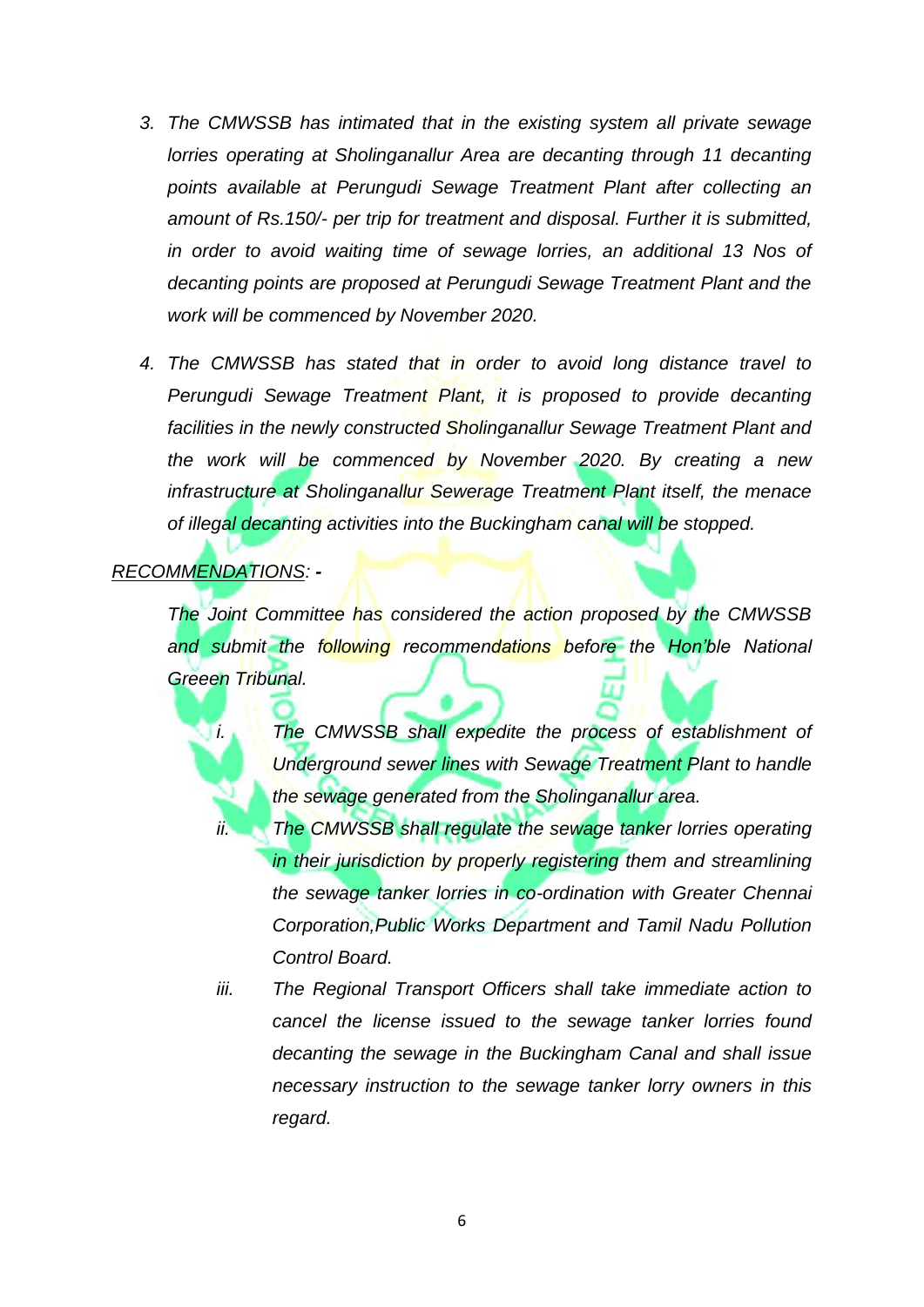- *iv. The Police Department shall keep a vigil in the area in question and take action on the sewage tanker lorries decanting the sewage other than the Perungudi and Sholinganallur STPs.*
- *v. Tamil Nadu Pollution Control Board shall collect water samples periodically in the Buckingham Canal and monitor the said area in question.*

| The Area       | <b>District</b>          | The Executive         | The Zonal       |
|----------------|--------------------------|-----------------------|-----------------|
| Engineer,      | Environmental            | Engineer,             | Officer,        |
| CMWSSB,        | Engineer,                | PWD, WRD              | Greater Chennai |
| Area-XV        | Tamilnadu                | <b>Araniyar Basin</b> | Corporation     |
| Sholinganallur | <b>Pollution Control</b> | Division,             | Zone- $15$ ,    |
|                | Board,                   | Chepauk,              | Sholinganallur. |
|                | Maraimalainagar          |                       |                 |

4. We are really unsatisfied with the manner in which the serious issue has been considered by the authorities who are vested with the honorary duty of protecting environment and waterbodies. In the report there is an admission that certain private sewage lorries are responsible for such mischief of dumping sewage into the Bunkingham canal but unfortunately they were not able to trace out those persons who are responsible though photograph of such vehicle has been shown in the newspaper itself. They could have got the information from the reporter who published such news report so that at least the number of the vehicle which was found in the photograph could have been traced out and action could have been taken against those persons and that could have been a lesson for others who are likely to commit such mischiefs, preventing them from doing the same in future. It is also mentioned in the report that there are 150 private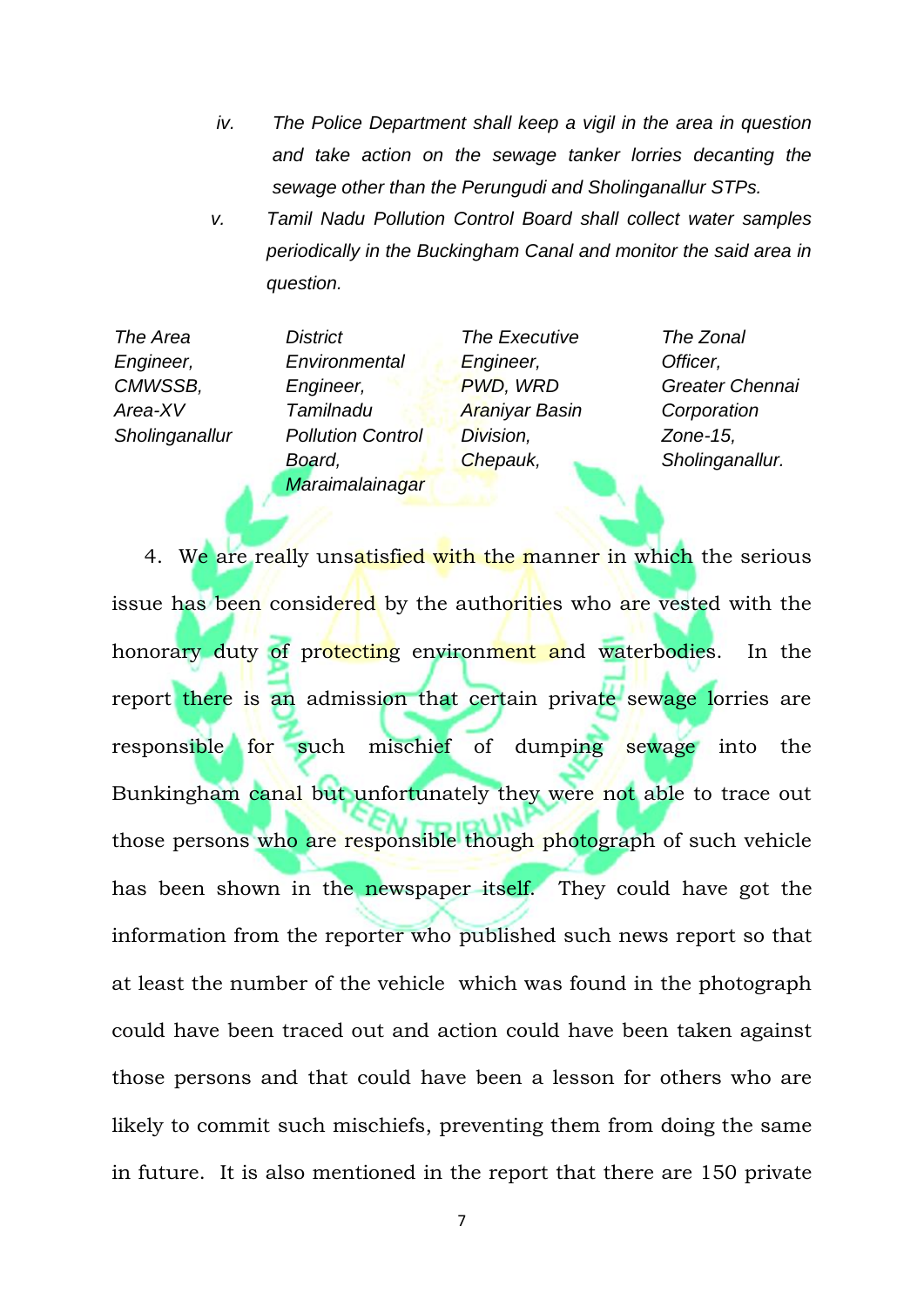sewage lorries operating which are engaged in getting the sewage and discharging the same into the recognised disposal point and out of the same, 50 such lorries are operating in Solinganallur where the incident has been reported. Inspite of that they could not make any attempt to trace out the persons who are responsible by making enquiry to find out the violator who have committed such mischiefs.

 5. Further, we are also not satisfied with the action plan which is very general in nature. It does not contain any specific time line within which the suggestions will have to be implemented. They have also not mentioned as to whether any mechanism will be formulated for the purpose of monitoring the movement of the vehicles which are entrusted with the task of disposal of waste collection and disposal in accordance with law. In several such cases this Tribunal has directed the authorities to find out the possibility of providing CCTV cameras in such areas abetting the water bodies. At any rate for prevention of encroachment and sewage pollution, no effective suggestion has been made in this report by the persons who are responsible to implement such directions so as to monitor these things and protecting the water bodies against the illegal activities. Even in earlier orders, when such things were brought to the notice of this Tribunal, certain directions have been issued such as to register the vehicles which were permitted to carry on that activity and fixing of GPS unit in those vehicles, so as to track their movement to find out whether they are properly